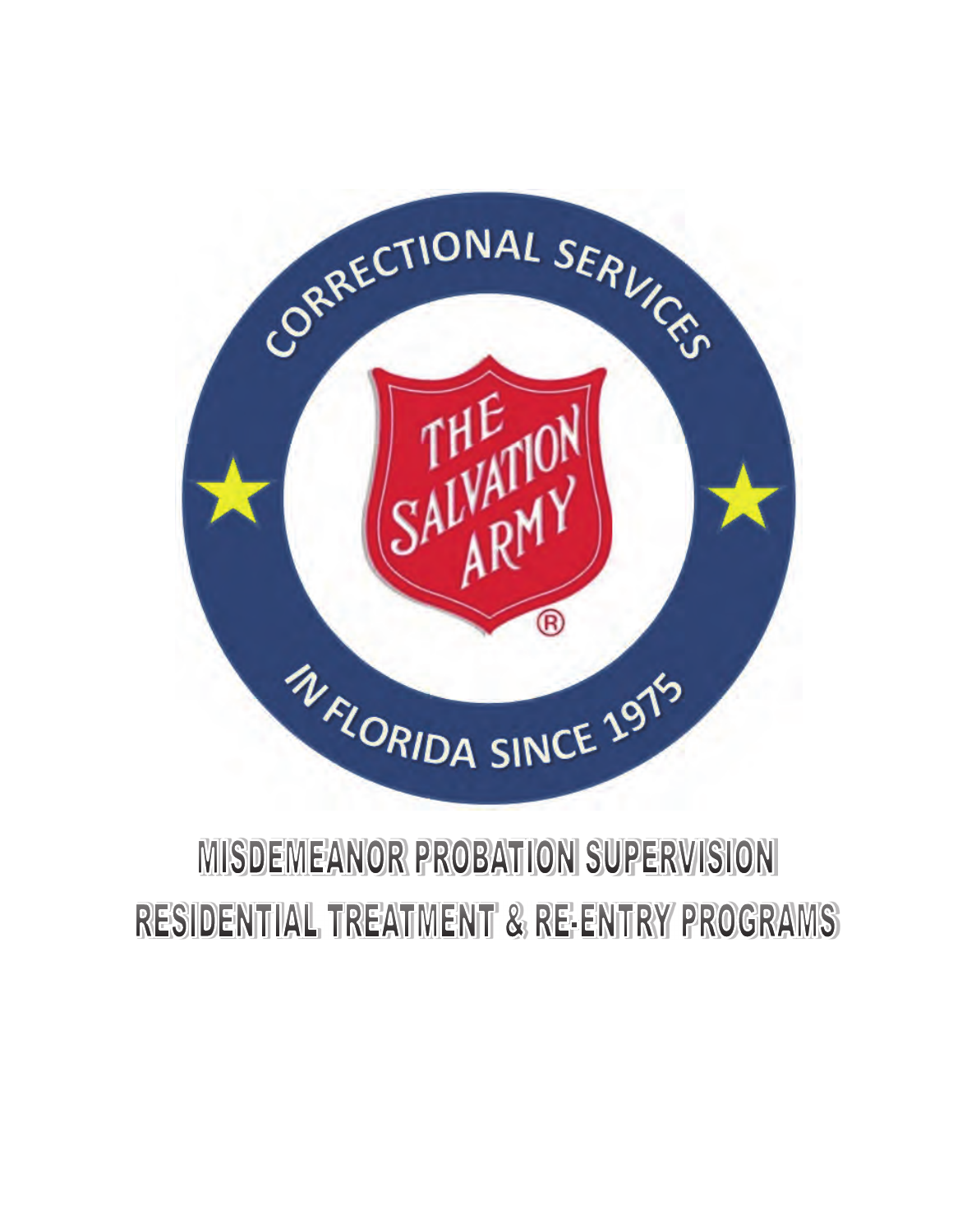

**The way we communicate has changed, but our mission has not.** 



**The mission of The Salvation Army Correctional Services –** 

To provide effective supervision to clients assigned to us by the criminal justice system. Our services will be provided to maximize the clients' opportunities for success. This will be accomplished in a compassionate manner that will address both the socioeconomic and criminogenic needs known to influence criminal behavior. It is with this focus that we can provide the tools needed for maximum behavior change, improving the quality of life for the clients, their families and the community.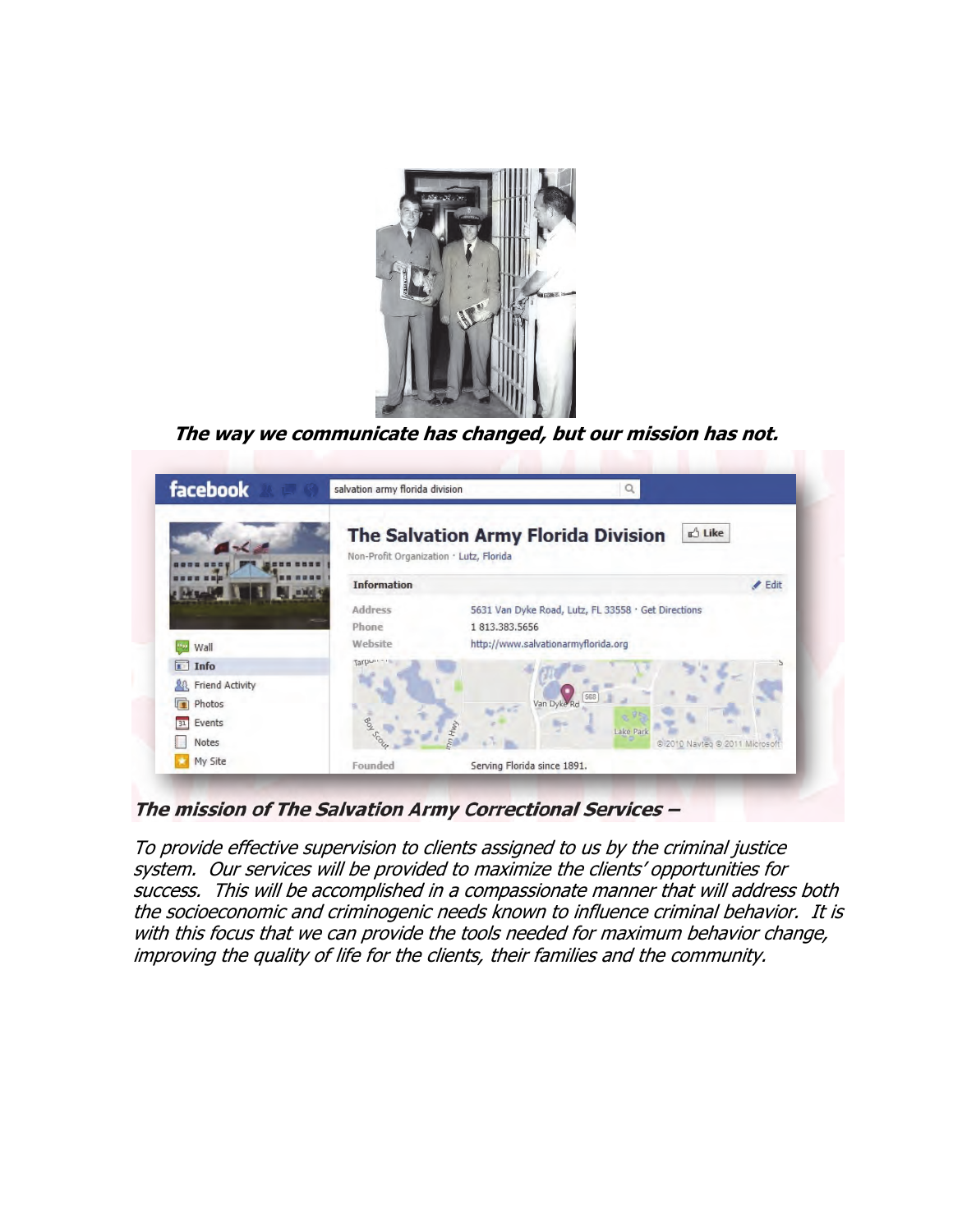# **Overview**

The Salvation Army provides various programs in the state of Florida to assist people who have found themselves involved in the criminal justice system. We also see ourselves as partners with governmental agencies in providing cost effective alternatives to public operated community corrections services, which are a savings to taxpayers.

Offenders have additional hurdles to overcome in attempting to become contributing members of the community that others do not, such as obtaining employment and housing, etc. Because of our long history of working with offenders, our staff members are aware of these hurdles and are experienced in resolving these issues that are

unique to offenders. Often The Salvation Army has the resources to meet these needs. If not, we have long standing relationships with various community social services agencies that can provide more specific services needed by our clients.

The Salvation Army Correctional Services has been providing services to Florida communities with programs for inmates returning home from prison,



felony probationers court ordered to residential substance abuse treatment or supervision for offenders sentenced to misdemeanor probation by a number of county courts across Florida.

We have a dual purpose to provide support and assistance to those under our supervision and to be a part of a community effort to address the issue of crime in our neighborhoods.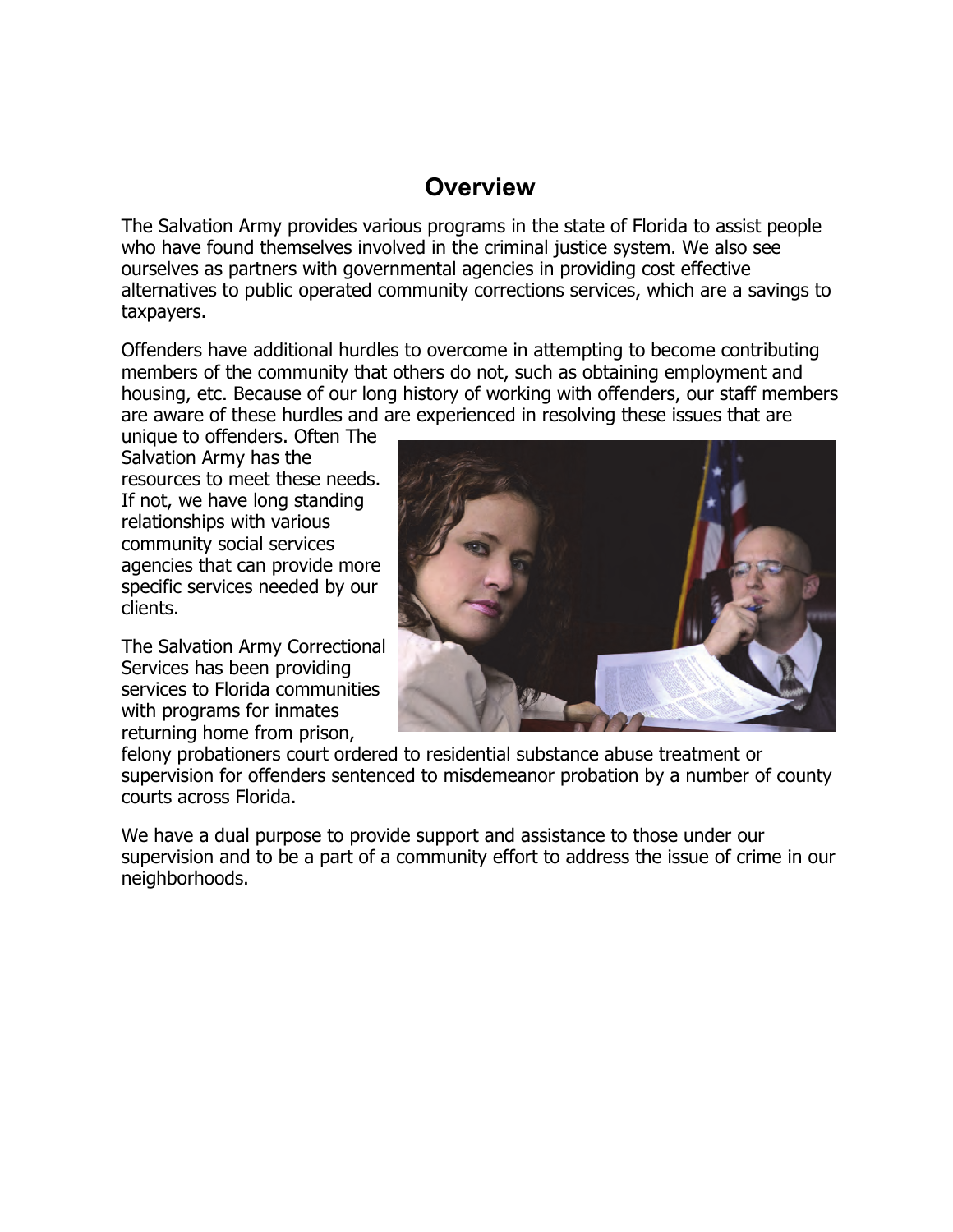# **MISDEMEANOR PROBATION SERVICES**

The Salvation Army Correctional Services contracts with multiple Florida counties to provide supervision for misdemeanor offenders sentenced to probation in county court. Locations in Citrus, Dixie, Gilchrist, Highlands, and Marion counties.



Local needs are assessed in developing these programs, and The Salvation Army Correctional Services works with the judges of each county to determine what services are appropriate for their county. While all programs may not be provided in each county, these services are provided throughout Florida:

#### **Batterers Intervention -**

This state-certified program for convicted domestic violence offenders helps identify the triggers that lead to violence. Participation is often a requirement of sentencing.

#### **Collection and distribution of fines/court costs and restitution -**

These monies are disbursed to the county clerk and victims accordingly.

#### **Community Service Placement -**

The Salvation Army Correctional Services ensures probationers complete the required hours of community service as set by the court while providing medical injury insurance to protect the probationer. The placement of those sentenced to community service hours but not sentenced to probation is also provided.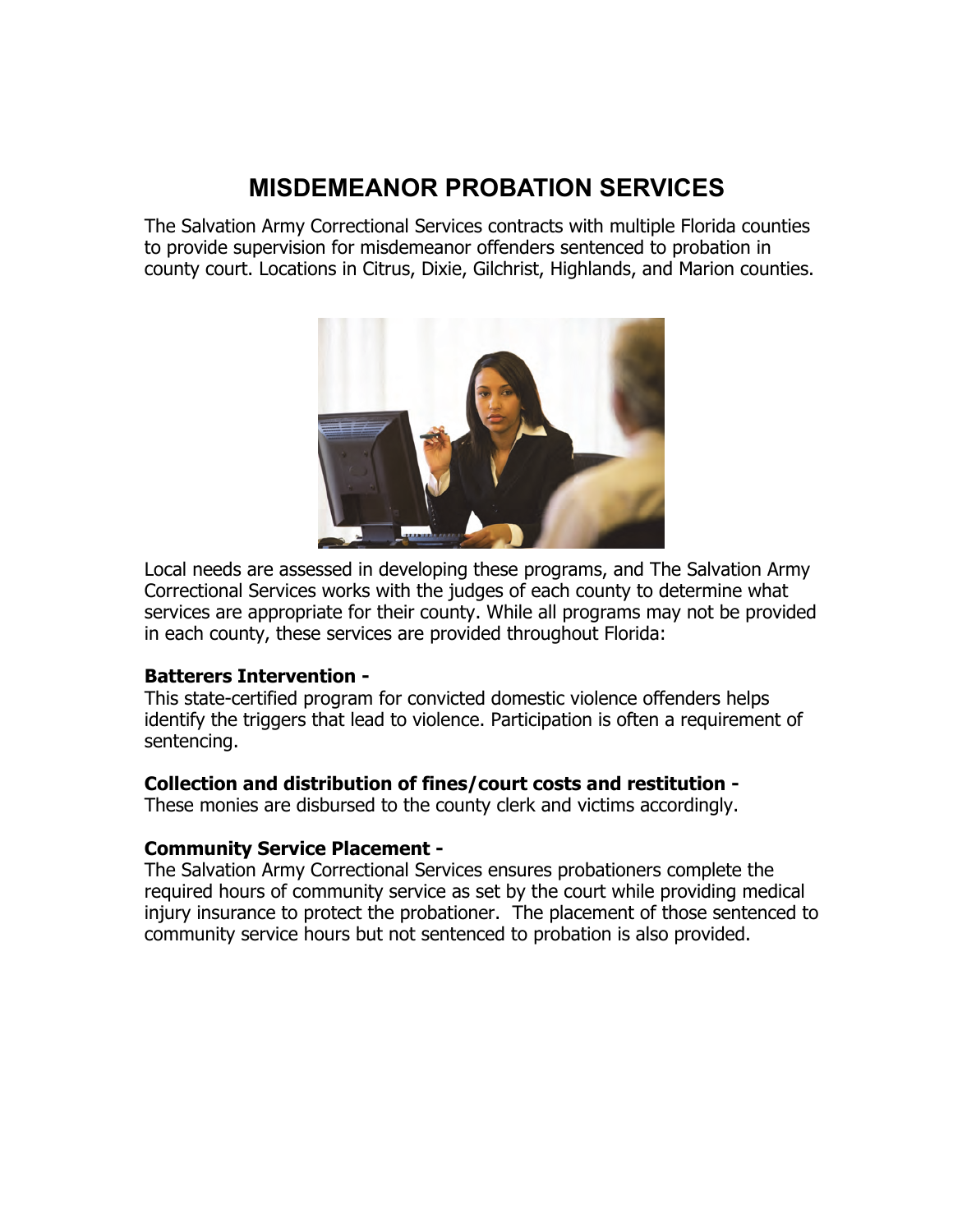## **Drug/Alcohol Screening -**

Some programs offer in house drug testing for those required by the courts. This makes the process more convenient for the client and more efficient for the probation office.

#### **Pre-Trial Intervention –**

This intervention program is limited to criminal, non-violent first offenders. Participants volunteer, and once their application is approved, The Salvation Army Correctional Services provides case management.

## **Victim Impact Panels -**

Courts require convicted drunk driving offenders to attend this program. Panels consist of victims and a moderator who voluntarily agree to tell about their tragic losses due to a drunk driver.



#### **Veterans Court -**

The Salvation Army Correctional Services became involved with a new Veterans Court program in Marion County in 2013. This special program allows veterans with diagnosed drug and mental health issues the opportunity to seek treatment rather than spend time in jail or have their cases take the traditional route through the court system. For eligible veterans, they're given the opportunity to remain in the community while they undergo rehabilitation. They have weekly appointments and other contacts with a Salvation Army probation officer. A judge also monitors their progress, but if they don't meet certain requirements — failing a drug test or disobeying court orders — the court will take punitive action.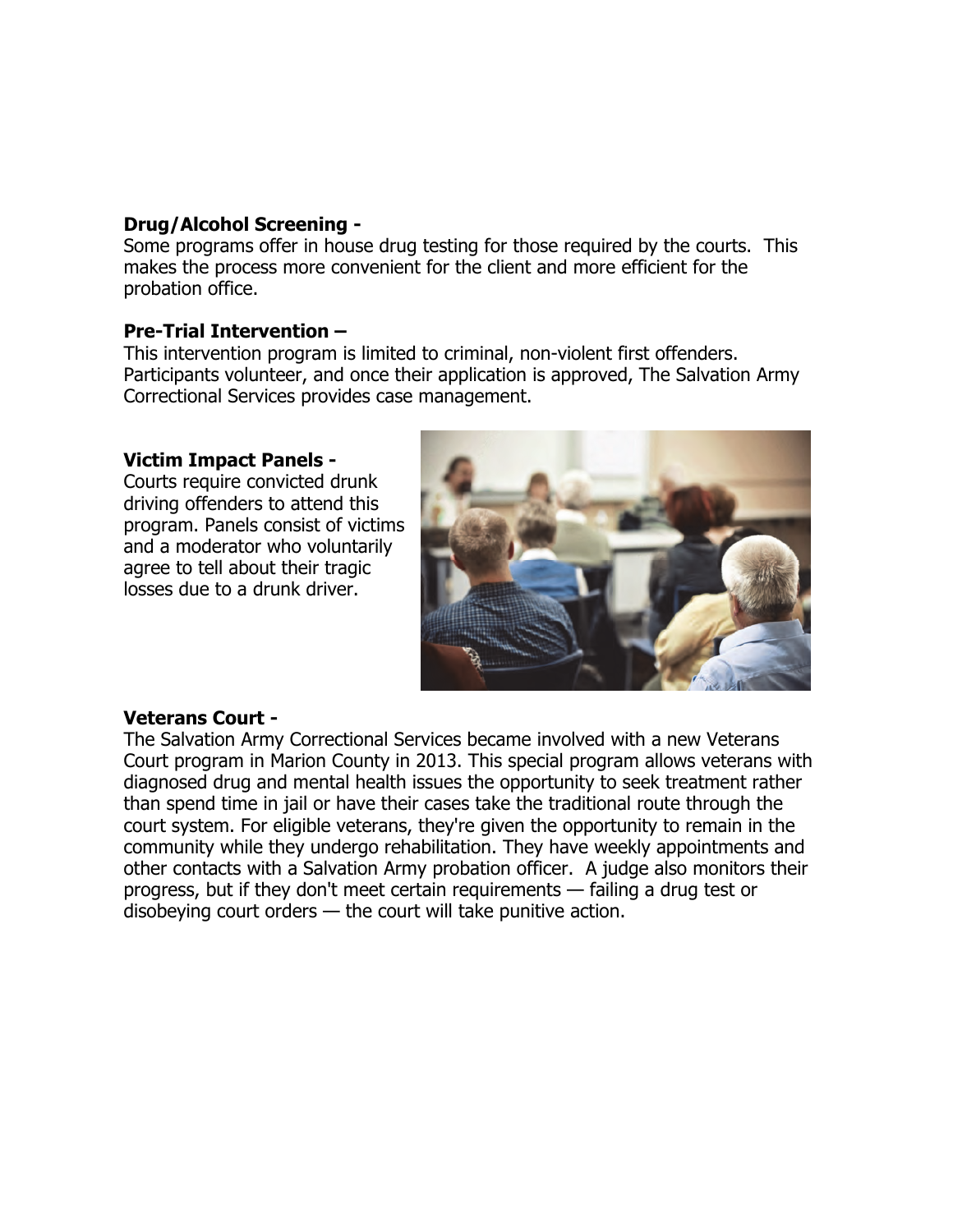#### **Vehicle Immobilization –**

A mandatory condition of DUI probation is the immobilization of the probationer's vehicle for a certain number of days as sentenced by the court. The Salvation Army Correctional Services can assist with the completion of this condition. The fee charged by The Salvation Army is usually lower than other private providers in the community.

#### **Electronic Monitoring –**

Electronic monitoring is a condition of probation in some cases. The two types of electronic monitoring used are GPS (global positioning system) and RF (radio frequency transmitters). Clients are required to wear a tracking unit which enables the monitoring officer to verify the client's presence or absence at a specified location.



#### **Life Skills -**

In addition to these services that are required to complete their probation, The Salvation Army also offers courses to help clients develop the skills and knowledge that promote self-sufficiency. These courses include but are not limited to **behavior modification**, **anger control**, **employment assistance**, and **money management**.

#### **Our 24/7 Case Management System –**

The Salvation Army Correctional Services uses **RiteTrack®** from Handel Information Technologies, a leader in human service agency software solutions. RiteTrack® has been customized to fit the probation needs of counties where The Salvation Army provides probation supervision. All client and case data resides in a single SQL database accessible 24/7 via the web, allowing probation counselors to easily determine a client's probation history in other counties. RiteTrack<sup>®</sup> access is available to county judges, clerks of the court, and other criminal justice professionals on an as-needed basis.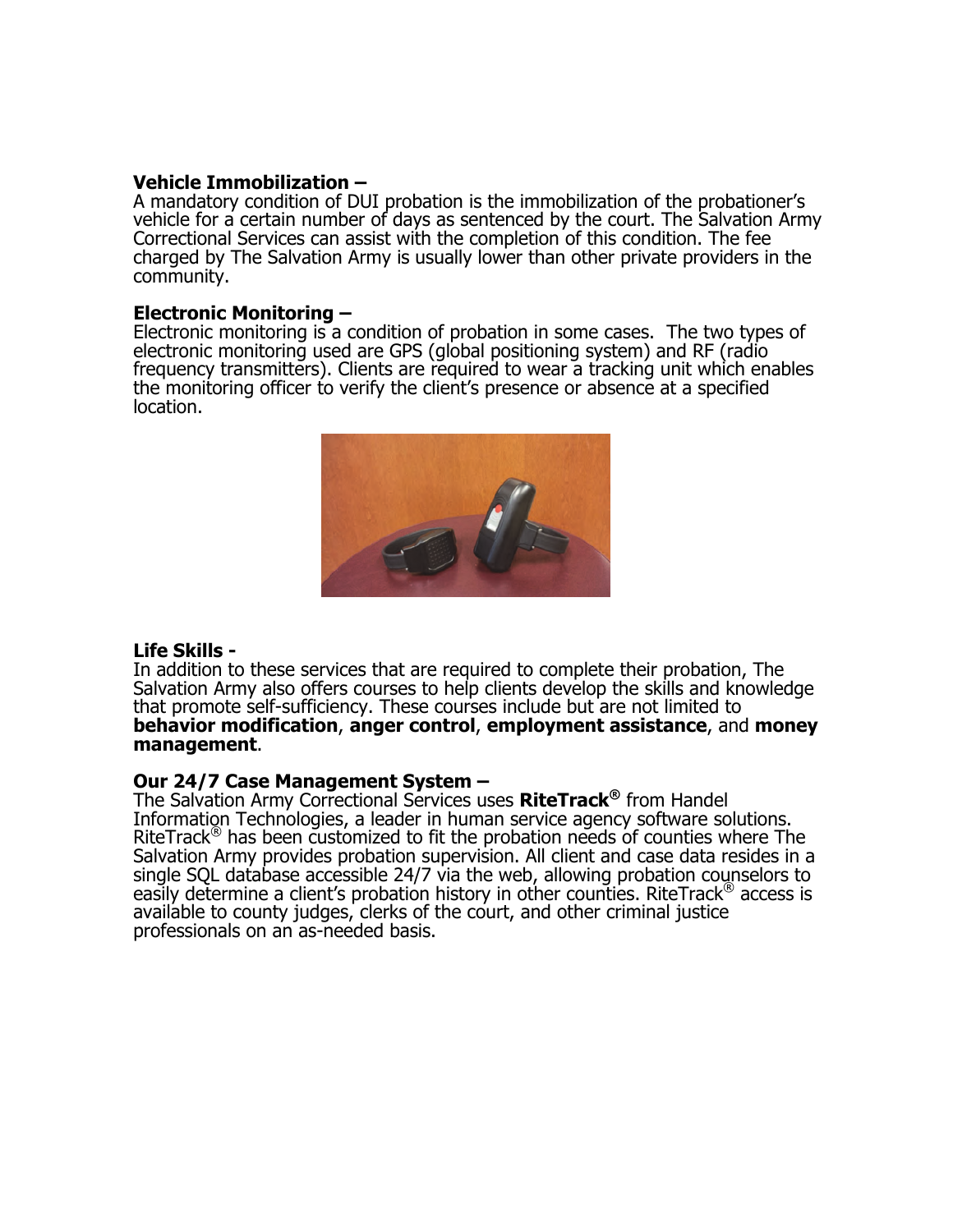RiteTrack $^{\circledR}$  monitors all financial information from unpaid balances to client payments, to managing disbursements of monies collected for the court or victims. Checks are generated directly from RiteTrack®, streamlining the disbursement process since no third party software is needed to handle that task.

|                                                           |                | Client, Sample SACS5203<br>(436) User: Form: edit |                                                                                                         |                |  |  |
|-----------------------------------------------------------|----------------|---------------------------------------------------|---------------------------------------------------------------------------------------------------------|----------------|--|--|
| CLIENT TO HAVE NO CONTACT WITH VICTIM - RETAIL GOLF SHOPS |                |                                                   |                                                                                                         |                |  |  |
|                                                           |                |                                                   | 3/19/2014<br>Tá                                                                                         |                |  |  |
| File Location:                                            | in court       |                                                   |                                                                                                         |                |  |  |
| This tab summarizes conditions for open cases only.       |                |                                                   | Condition Summary   Client Profile   Affiliations   Promises   Incomplete Balance   Payments / Progress |                |  |  |
| <b>Condition</b>                                          | <b>Qty</b>     | Amount/Unit                                       | Paid/Completed                                                                                          | <b>Balance</b> |  |  |
| Alcohol Evaluation                                        |                | 1.00                                              | 0.00                                                                                                    | 1.00           |  |  |
| Community Service Hours 1                                 |                | 50.00                                             | 0.00                                                                                                    | 50.00          |  |  |
| COS Regular Probation                                     | $\blacksquare$ | \$55.00                                           | \$0.00                                                                                                  | \$55.00        |  |  |
| Fines And Court Costs                                     |                | \$500.00                                          | \$0.00                                                                                                  | \$500.00       |  |  |
| No Alcohol                                                |                | 1.00                                              | 0.00                                                                                                    | 1.00           |  |  |

Complete case condition summary with client photo

Its user-friendly interface allows the probation counselor to spend less time entering data and more time with the client.

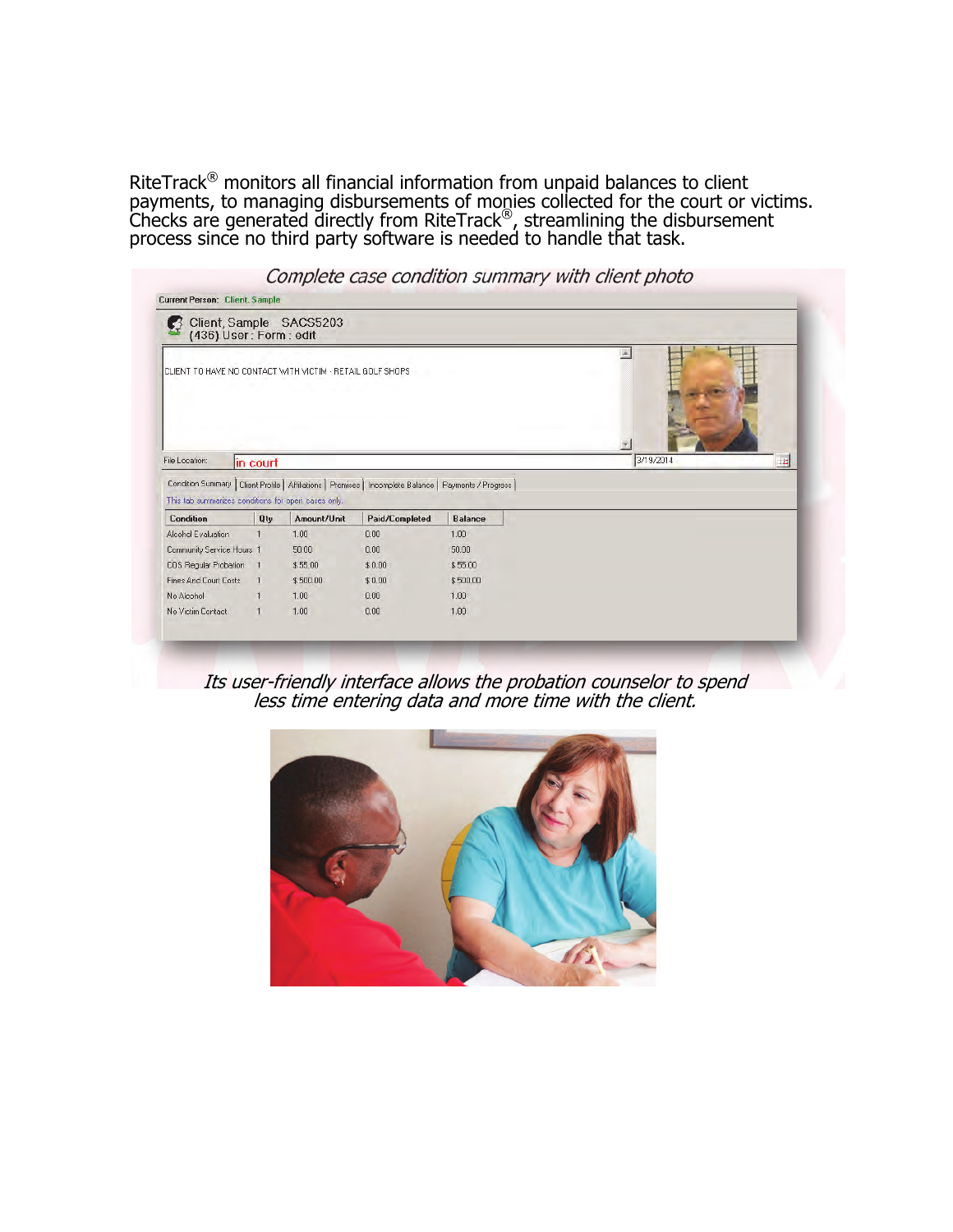#### **Remote Reporting for eligible clients –**

The Salvation Army Correctional Services has implemented in Marion, Dixie, Gilchrist, and Citrus counties a 24/7 online remote reporting system that allows eligible clients a fast, simple and secure way to complete their monthly report as required by their conditions of probation as well as submit payments for fines and fees. Utilizing Google Forms for reporting (Marion only) and Authorize.net as the secure payment gateway, once the report and payment are submitted via our remote reporting website, the data is then transferred to our RiteTrack system, keeping all client records up-to-date.

| You will be required to complete the probation report<br>each month as instructed by your probation counselor. |
|----------------------------------------------------------------------------------------------------------------|
|                                                                                                                |
|                                                                                                                |
|                                                                                                                |
|                                                                                                                |
|                                                                                                                |

requiring payment. Please contact your probation counselor if you have any questions on which payment button to select. NOTE - There are 2 PAY NOW buttons, and you might need to scroll down to find the correct button for your payment.

> Cost of Supervision **Intake Fee** Alcohol/Drug Screen Fee **Community Service Insurance**

BY CLICKING ON THE PAY NOW BUTTON BELOW. YOU AGREE TO PAY A \$5.00 CONVENIENCE FEE **PAY NOW** 



You will be required to make payments towards your financial obligations each month in the amount provided by your probation counselor.

Refund Policy - If you feel you have overpaid for a condition or conditions or paid for the wrong condition by mistake, a refund will be issued thru the probation office you are reporting to. Please contact your probation counselor as soon as possible in order to start the refund process.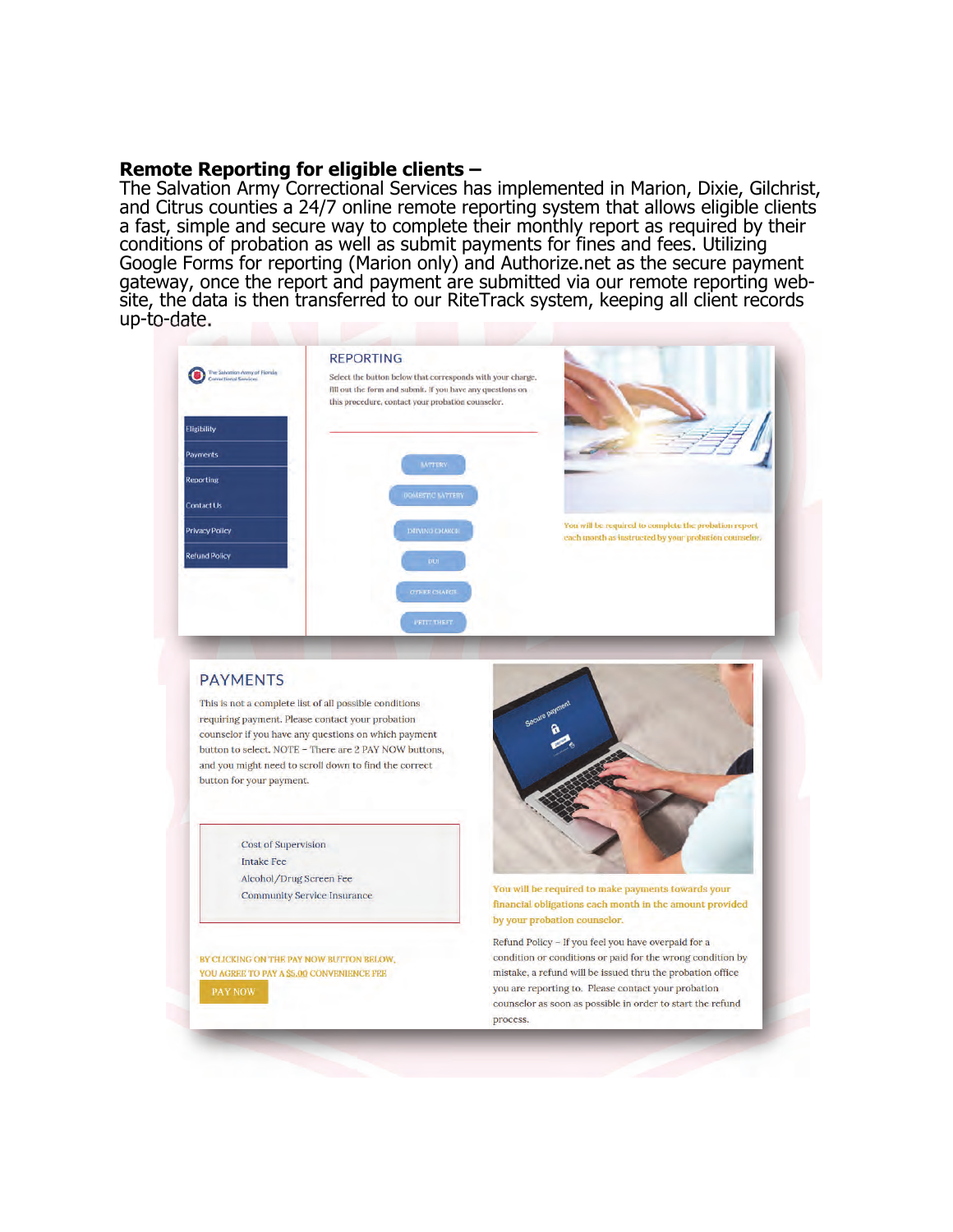# **RESIDENTIAL PROGRAMS**

Through contracts with the Federal Bureau of Prisons and the Florida Department of Corrections, The Salvation Army Correctional Services offers residential programs for drug treatment and transitional services, assisting participants in becoming lawabiding members of the community.



**Residential Reentry Centers**  Federal Bureau of Prisons contract facility Locations in Fort Myers and West Palm Beach

The goal is to help change lifestyles so participants can become productive members of the community. Residents are referred from the Bureau of Prisons for the last 10% of their prison term. Those referred from the Federal Court System have been convicted of charges the court does not feel are serious enough to warrant a prison term. Program residents work with a case manager to determine their goals and establish personalized plans.

The program offers:

- $\triangleright$  Bi-weekly meetings with case managers to monitor progress
- $\triangleright$  Assistance in making a positive transition back to the community
- $\triangleright$  Opportunity to work outside the centers and earn free time to gradually reunite with family
- $\triangleright$  Participant monitoring to ensure positive activities take place during transition
- $\triangleright$  Life skills courses such as money management, parenting classes, anger management and cognitive skills training
- $\triangleright$  Home confinement utilizing electronic monitoring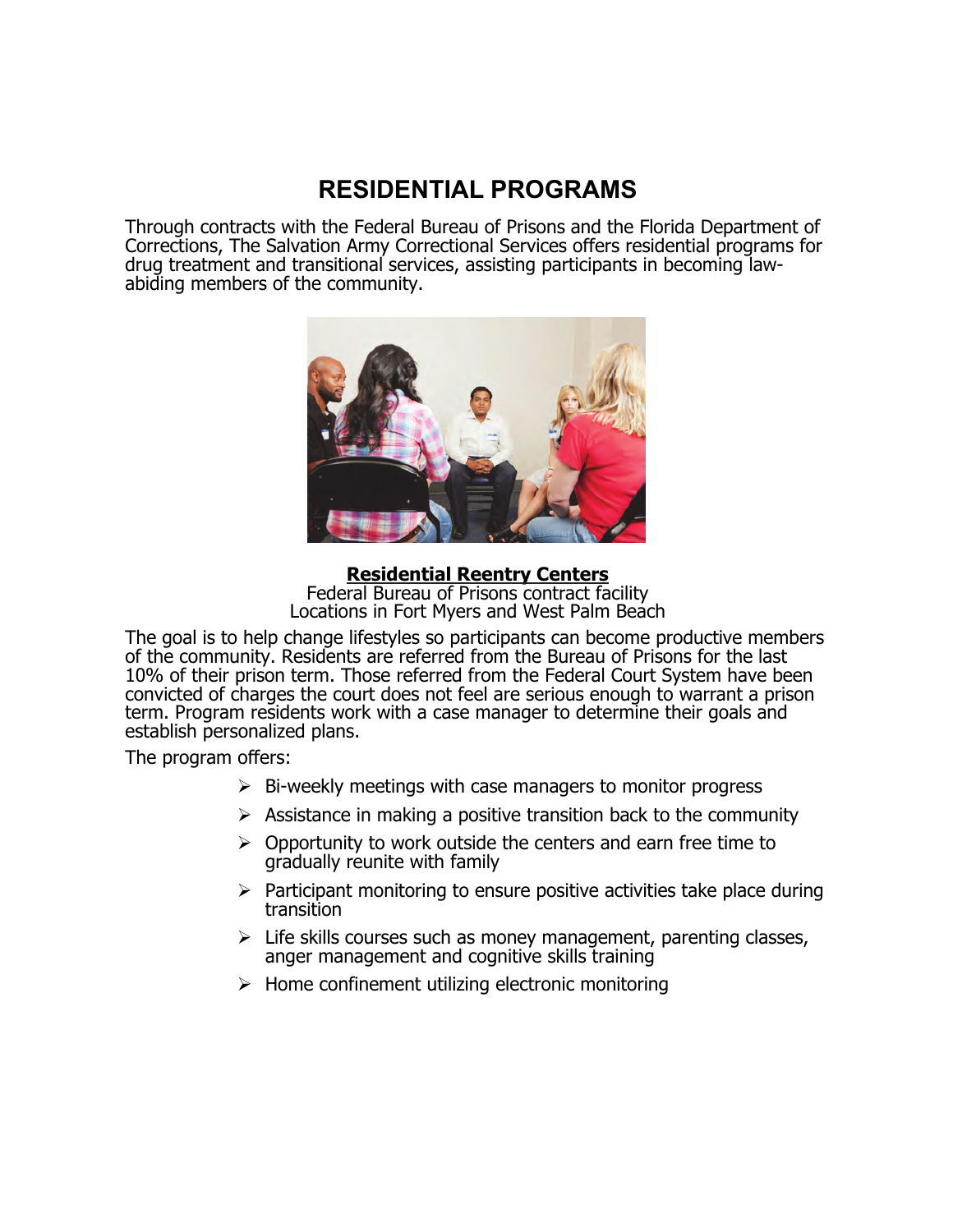## **Residential Treatment Programs**

Florida Department of Corrections contract facility Located in Fort Myers

The programs contract with the Florida Department of Corrections to provide residential substance abuse treatment to offenders with substance abuse/ dependency issues. Residents will attend therapeutic activities under the direct supervision of a Certified Addiction Professional. Following two months of intensive treatment clients will be required to secure meaningful employment in the community and begin financially contributing to their cost of treatment. The program is six month in duration and may be modified based on the individual client's therapeutic responses. The ultimate goal is for the offender to create a lifestyle based on program principles to maximize his/her opportunity for success. In addition to the drug treatment, residents are assisted with:

- $\triangleright$  Employment Counseling
- $\triangleright$  Life Skills
- $\triangleright$  Character development
- $\triangleright$  Money Management
- $\triangleright$  Literacy testing and GED
- $\triangleright$  Co-occurring disorders (Ft Myers)

# **Transitional Housing Programs**

Florida Department of Corrections contract facility Located in Bradenton

Provides a positive impact on recidivism and improves life skills while meeting spiritual and emotional needs. Designed to assist post-release offenders, the program differs from other residential programs in that residents have met their legal obligations to the Department of Corrections. They are no longer legally required to stay in a facility, but can come and go within the structure of house rules. The Salvation Army Correctional Services provides a faith-based curriculum, including Bible study and Bible-based value clarification. The program offers:

- $\triangleright$  Referrals for substance abuse and drug and alcohol counseling
- $\triangleright$  Life skill and cognitive skills training
- $\triangleright$  Spiritual counseling
- $\triangleright$  Literacy testing and GED courses
- $\triangleright$  Employment assistance, personal money management and life management training
- $\triangleright$  In-house AA and NA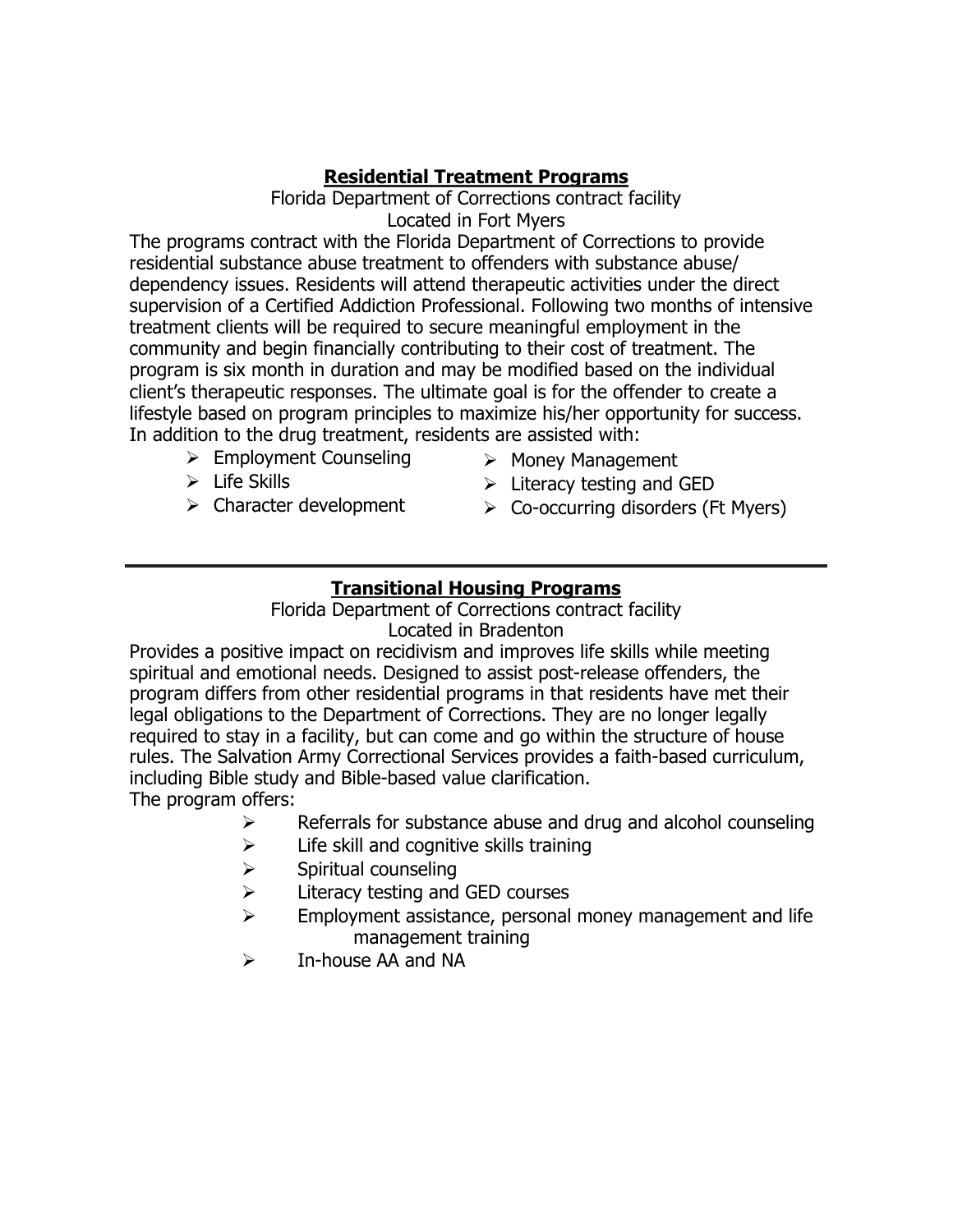## **Residential Case Management System –**

The Salvation Army Correctional Services uses **SecurManage™** for case management in our residential facilities.

|      | REG #: 9999990                        | Name: Sam Subsistence                                         |          | Phase System Level: General 100 | <b>Building / Unit</b><br>Test<br>Search<br>Active Residents V<br>Test<br>$\checkmark$ |       |                 |                   |
|------|---------------------------------------|---------------------------------------------------------------|----------|---------------------------------|----------------------------------------------------------------------------------------|-------|-----------------|-------------------|
|      | Program: Test HC<br><b>Bed: 102-2</b> | Date of Arrival: 04/29/2015<br><b>Counselor: Mike Walters</b> |          |                                 |                                                                                        |       |                 |                   |
| Home | Intake                                | Case<br><b>Management</b>                                     | Clinical | Scheduling                      | Security                                                                               | Phase | <b>Accounts</b> | Accounts<br>Admin |

SecurManage™ is a web-based software package customized for our Federal Bureau of Prisons (BOP) and state Department of Corrections (DOC) programs. SecurManage™ tracks and manages all aspects of the residents' stay in the facility and has been designed to track residents from the time of their acceptance into the facility through their release. Key functions include:

## **Resident Information and Case Management**

- Record resident demographics with photo
- Track movements, including bed assignments
- Case note entry for single and group
- Treatment plan with ability to define problems and goals

# **Scheduling and Security**

- Scheduling for pass sites, job searches, work sites, community service
- Record details of schedules, including addresses, wages, contacts
- Log residents in and out of the center, including their signature via signature pad with exact date and time
- Tasks module allows you to randomize or schedule daily tasks, such as UAs or room searches
- The medication module tracks all medications and logs all disbursements
- Record incidents and have them emailed directly to staff
- Notify staff via email or text message when a resident is late returning
- Perform headcounts using wireless scanner, with full menu of scan reports